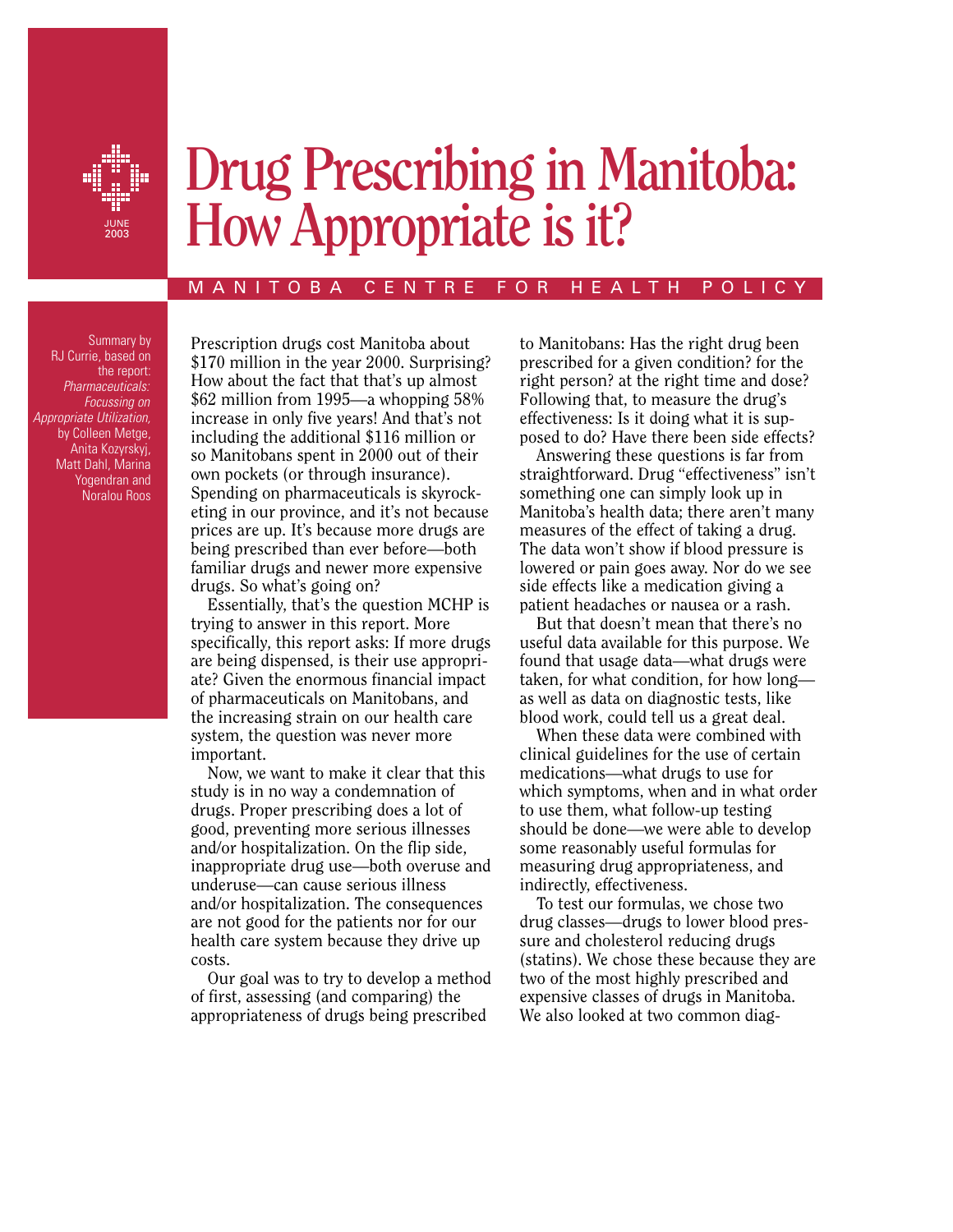noses—high blood pressure (hypertension) and heart attack (myocardial infarction or MI)—for which these drugs are prescribed. This included both patients with or without other medical problems (comorbidities). Each analysis looked at new users of the drug living in Manitoba. The study period varied for each analysis, but the data came from somewhere between April 1, 1996 and March 31, 2000.

Among the key things we wanted to know was whether Manitobans are being prescribed newer or more expensive drugs when a proven, less expensive drug can be just as effective or is, in fact, a clinically recommended first choice.

### *Blood pressure agents and hypertension*

We tested our appropriateness measures on two blood pressure drugs: angiotension-converting enzyme inhibitors (ACEIs) and the newer angiotension II receptor antagonists (A2RAs). These are given to patients having high blood pressure (hypertension), with or without comorbidities. All of this category's criteria are based on a step-up approach—prescribing the mildest drug in the minimum amount needed to bring about a desired change. For instance, trying an ACEI before trying an A2RA (Fig. 1).

- $\Box$  Due largely to the introduction of new blood pressure drugs, especially A2RAs, the cost per prescription increased a startling 60% between 1995/1996 and 1999/2000—from \$12.73 to \$20.33.
- ❐ ACEIs are used more than twice as often in patients with a comorbidity—like diabetes or congestive heart failure—as in those with uncomplicated hypertension.
- ❐ The percentage of people prescribed A2RAs as first-line agents in newly-diagnosed hypertension increased four-fold (0.5% to 2.4%) from 1996/97 to 1999/2000.
- $\Box$  Sixty-four per cent (64%) of all new users of A2RAs in 1999/2000 did not have a previous trial with an ACEI (despite recommendations that an ACEI be tried first).

## *Cholesterol reducers*

When patients are prescribed statins, it's typically for life; these drugs don't cure, they only control cholesterol, reducing the risk of heart attack. Patients also should have regular follow-up cholesterol tests—at least once a year, ideally every six months. We examined two indicators for appropriateness: length of time on the treatment and follow-up testing:

 $\Box$  The number of users of statins jumped by 60% between 1996/97 and 1999/2000— 25,824 to 41,344. Yet while usage increased across all age groups, it dropped for those over 80 years old.

#### **1. Step-up Approach for Prescribing Drugs to Treat High Blood Pressure**



 $\Box$  Among new users of statins in 1996/97, just under 10% had only one prescription while 41% had the prescription refilled or remained on treatment for more than one year.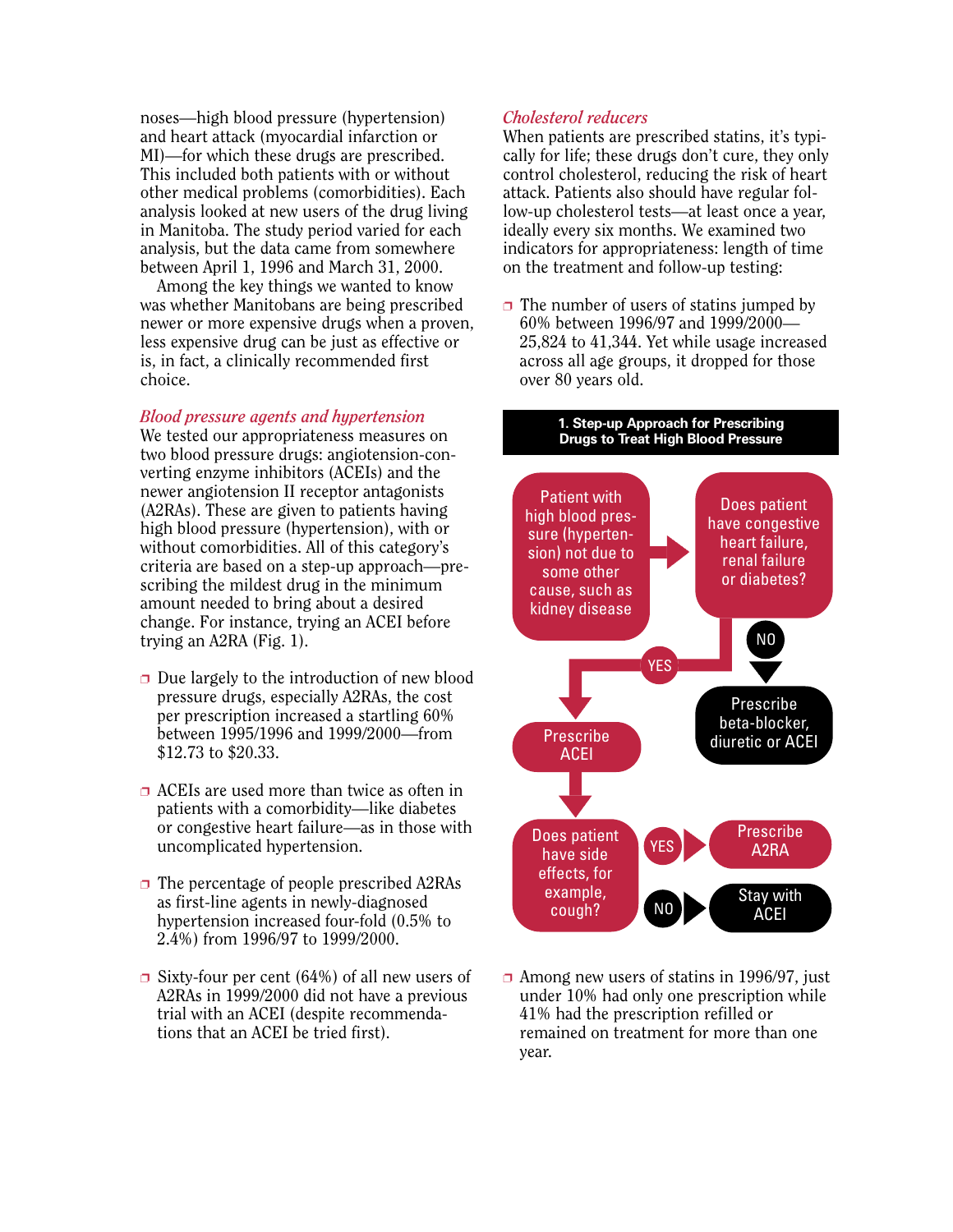- $\Box$  The appropriate rate of follow-up testing is at least once per year. In Winnipeg (data was not available for areas outside of Winnipeg), about 90% of new statin users had at least one test in the following three years, but only 45% were tested in all three years.
- $\Box$  If one examines those with a previous heart attack, just under 6% had only one prescription of a statin; 52% remained on statin treatment after one year.



## *Treatment after heart attack*

We used Manitoba Health's hospital diagnosis data to identify individuals who had suffered a heart attack. Then we calculated the proportion of individuals who were prescribed several types of drugs that are appropriate following a heart attack. These were individuals starting a new drug as opposed to continuing with an old prescription.

□ In 1999/2000, 78.5% of post-MI persons were prescribed at least one of, or a combination of, the following: a beta blocker, an ACEI or a statin. As a single agent, betablockers were the most commonly used, although their use dropped over the study.

 $\Box$  No outpatient heart medications (excluding non-prescription drugs like ASAs) appear to be prescribed to about 17% of post-MI patients.

## *Drug use study*

We looked at the total number of prescription drugs sold in retail pharmacies.

- ❐ Over eight million prescriptions were dispensed to Manitobans in 1999/2000. The total cost (for both public and private payers—insurers and/or out of pocket) totalled nearly \$286 million.
- ❐ Roughly 67% of Manitobans have at least one prescription dispensed per year. This proportion increases to 87% if one examines only Manitobans 65 years of age or older.
- $\Box$  There is little difference in drug consumption per person between Winnipeg and non-Winnipeg residents.
- ❐ Women average about a third more doses of medication daily than men.
- ❐ Older Manitobans (aged 65 years or older) average over 21 prescriptions a year and take more than five different kinds of medication. Younger Manitobans average five prescriptions a year, representing about three different kinds of medication.
- ❐ Older Manitobans spend four times more per person for pharmaceuticals each year than younger residents—\$708 vs. \$177 in 1999/2000 (Fig. 2). At the same time, the cost per daily dose for younger Manitobans was 20% higher—\$1.81 vs. \$1.39.

## *Putting it in perspective*

There is nothing remarkable about the rates at which prescription drugs are used in our province. It is consistent with previous Manitoba studies and with rates in other provinces. But many Canadian health policy-makers are calling for better quality control of prescrip